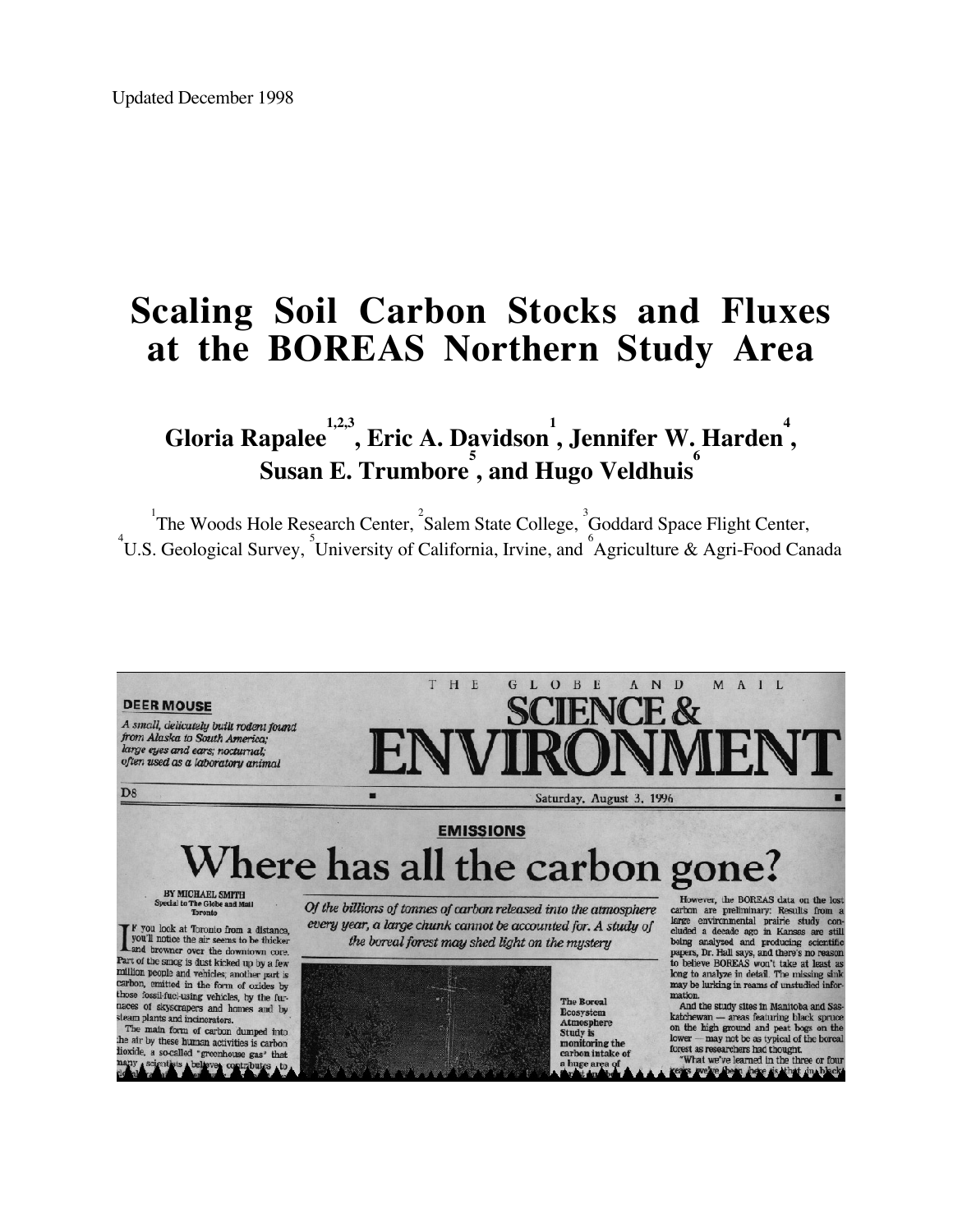#### **SCALING SOIL CARBON STOCKS AND FLUXES AT THE BOREAS NORTHERN STUDY AREA**

Boreal forests and wetlands are currently thought to be significant carbon sinks in global C budgets and they could become net C sources as the Earth warms. Most of the C of boreal forest ecosystems is stored in the soil and moss. Carbon budgets of several boreal forest and wetland ecosystems were studied intensively in 1994 at the plot scale during the BOReal Ecosystem-Atmosphere Study (BOREAS). The objective of our study was to estimate soil C stocks and fluxes at a larger spatial scale for the 733 km<sup>2</sup> BOREAS Supersite study area in northern Manitoba. We developed maps of soil C stocks and drainage class. To estimate C fluxes and the balance between input and decomposition, we developed a fire history map and applied algorithms for input and decomposition constants based on field work using radiocarbon analyses. Soil C stocks covary with soil drainage class, with the largest C stocks occurring in poorly drained sites. In the imperfectly and poorly drained sites, a large carbon pool of humic material exists at the base of the moss layer that presumably originates from charcoal and other fire residues. Calculations of net flux of C are sensitive to the estimated decomposition rates for this large pool of deep soil C. While the upper moss layers regrow and accumulate C after fires, the deep C flux in years between fire events can range from a small sink to a significant source. Using the upper bound of reasonable estimates of decomposition constants, the deep soil source is large enough to nearly counter the surface moss layer sink, resulting in an annual net C flux of nearly zero for the entire soil profile. The turnover of deep soil C in these ecosystems and its response to expected warming and altered drainage patterns deserve more attention.

Gloria Rapalee, The Woods Hole Research Center, Woods Hole MA, and Salem College, Salem MA; Now with Department of Earth System Science, University of California, Irvine, at Goddard Space Flight Center, Greenbelt MD; grapalee@pop900.gsfc.nasa.gov

Eric A. Davidson, The Woods Hole Research Center, Woods Hole MA; edavidson@whrc.org

Jennifer W. Harden, U.S. Geological Survey, Menlo Park CA; jharden@isdmnl.wr.usgs.gov

Susan E. Trumbore, Department of Earth System Science, University of California, Irvine; setrumbo@uci.edu

Hugo Veldhuis, Agriculture and Agri-Food Canada, Brandon Research Centre, Manitoba Land Resource Unit, Winnipeg MB; VeldhuisH@em.agr.ca

This material is based on work supported by NASA under prime grant NAG5-2306, The Regents of the University of California, and U.S. Geological Survey Global Change Program.

Poster presented at BOREAS Science Meeting held in Troutdale, Oregon. 25 - 27 March 1998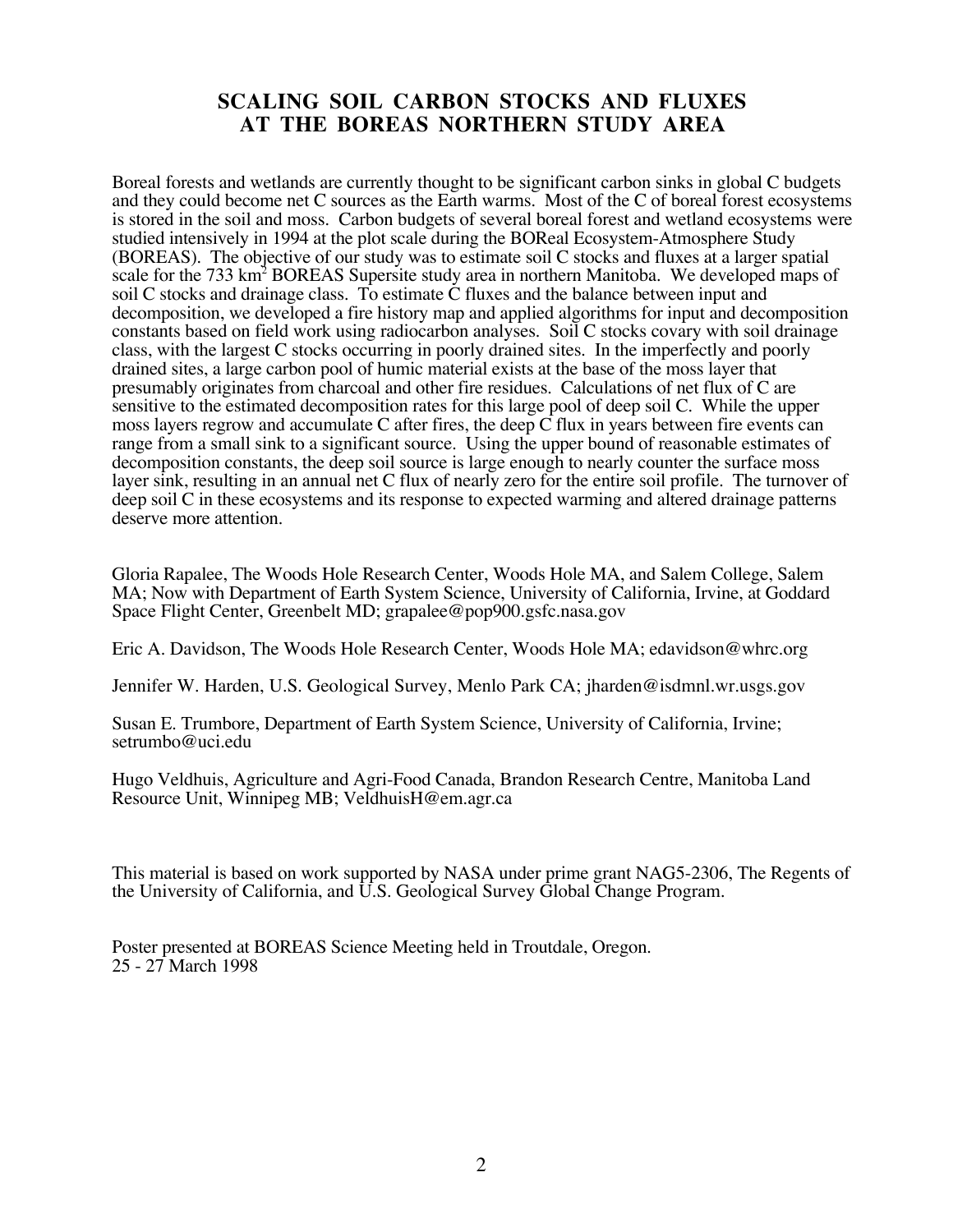#### **PROJECT GOALS**

- **Estimate total carbon stocks by horizon for common soil series.**
- **Estimate soil carbon flux based on C stocks and a simple model of C turnover derived from radiocarbon studies.**
- **Generate area-weighted maps of soil carbon stock and flux.**
- **Relate patterns of carbon stock and fluxes to patterns of drainage, moss cover, and fire history.**



# **STUDY AREA**

STUDY AREA -- The study area is located in northern Manitoba, close to the northern limit of the closed-crown boreal forest. The study area occupies  $733 \text{ km}^2$ , the area enclosed in the box on the lower map. (Maps courtesy of BOREAS, http://boreas.gsfc.nasa.gov/)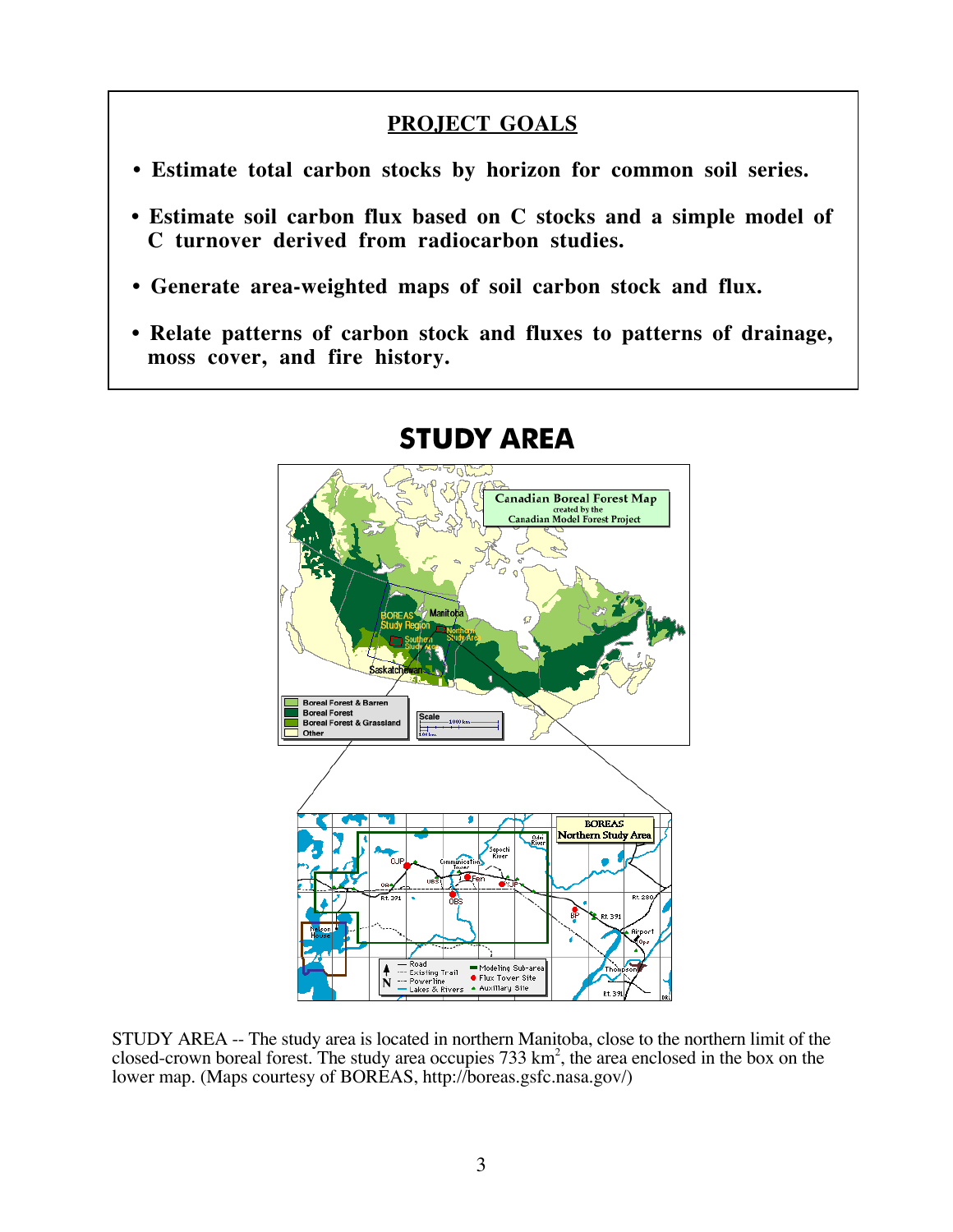#### **METHODS**

- **Stratified study area by drainage class/vegetation type.**
- **Determined time since last fire.**
- **Separated the soil profile into two broad layers --** *surface and deep* **-- with distinctly different C accumulation rates.**
- **Estimated C stocks for surface layers based on a time-dependent model of moss growth after fire.**
- **Estimated deep soil C stocks from profile data and soil series map.**
- **Estimated annual C fluxes for 1994 from a simple model of input (***I***), decomposition (***k***) constants, and carbon stocks (C) based on** field radiocarbon studies: Net Flux  $= I - kC$ .



SOIL PROFILES -- Surface layers include moss and soil that is recognizable as organic material, while the deep soil layers include highly decomposed organic matter, charred material, and mineral horizons. Surface layers accumulate C between fires and turnover times are about 10 times shorter than for deep layers in which C accumulates slowly, integrating over many fire cyles.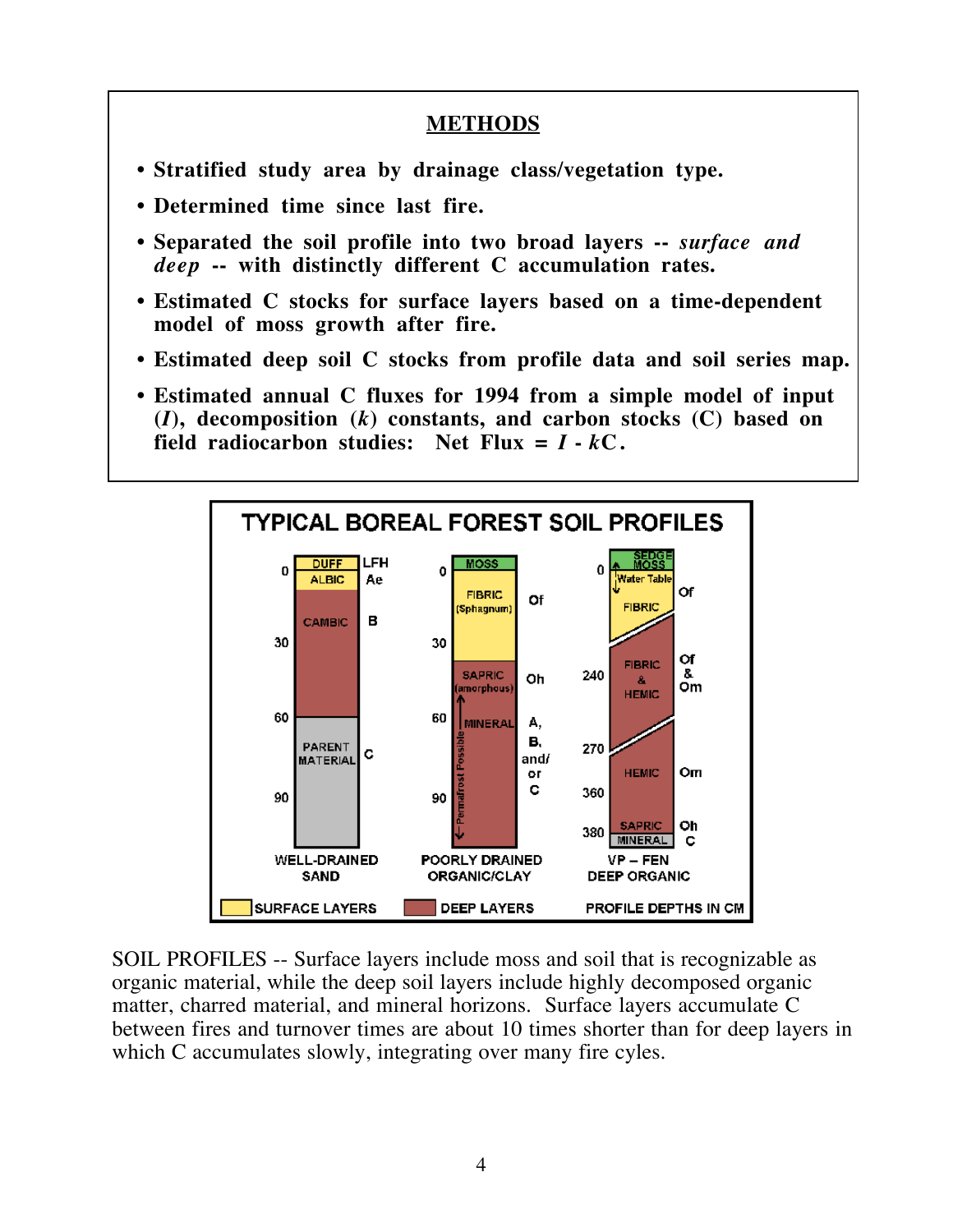## **MODEL INPUT -- VARIABLES**

Our model has three inputs -- soil drainage, forest stand age, and carbon stocks.



SOIL DRAINAGE -- Drainage by dominant soil series of soil polygons. The five drainage classes correspond to vegetation type.



FOREST STAND AGE -- Compiled from satellite images, fire maps, forest inventory, and tree core data. Age ranges represent time since last fire. Reference year is 1994.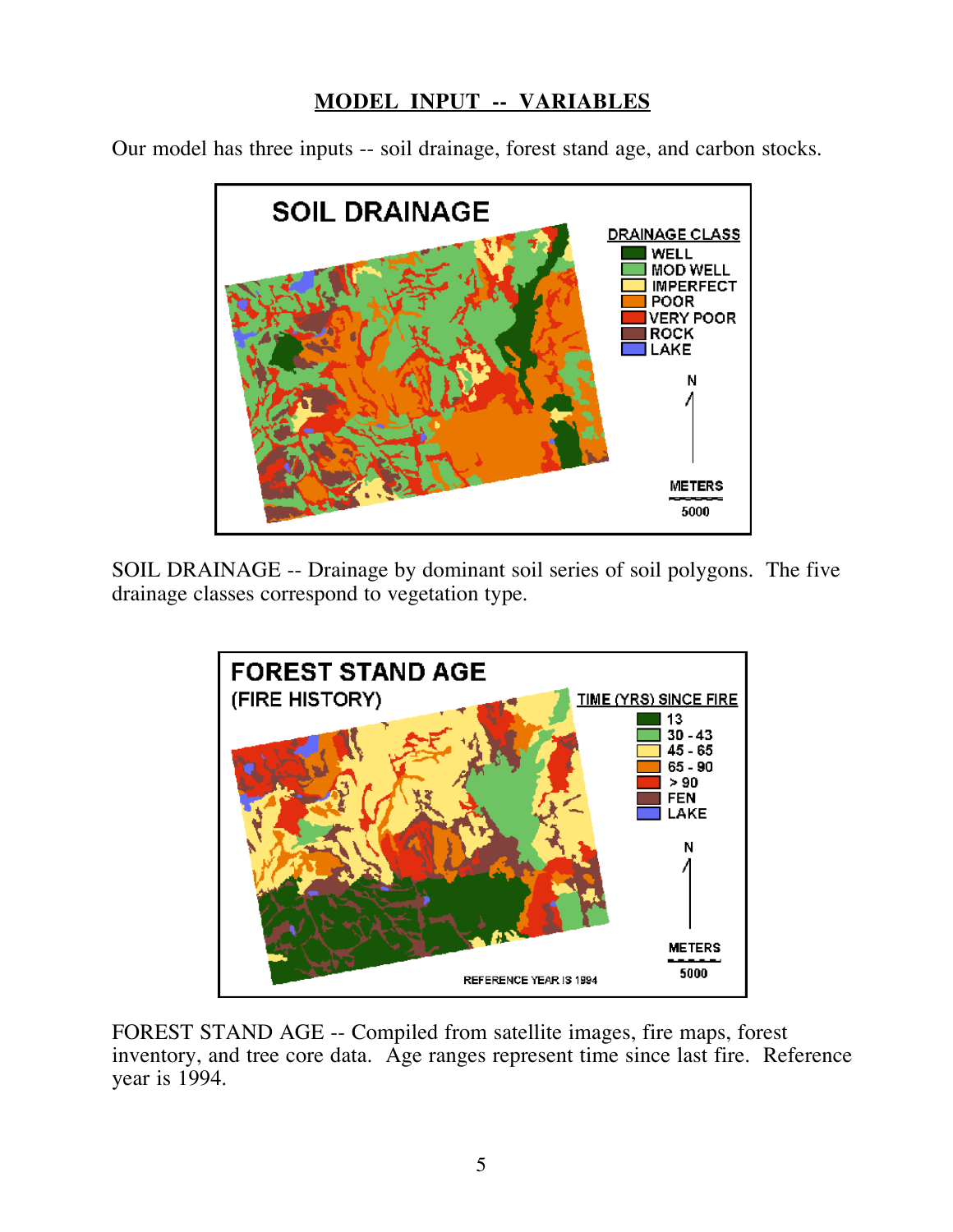

TOTAL C STOCKS -- Roughly correspond with drainage class and stand age. Highest stocks are in unburned, very poorly drained fen sites and lowest in recently burned upland jack pine sites.

#### **RESULTS**

 **•Soil C stocks covary with drainage class.**

- **•Largest C stocks occur in poorly drained sites where humic material, presumably derived from fire residues, lies at the base of the moss layer.**
- **•Calculations of net C flux are sensitive to the decomposition rate for this large pool of deep soil, which can range from a small sink to a source.**
- **•Soil of the study area was a small net sink of atmospheric C in 1994, a year with no fire.**
- **Highest annual fluxes are in the most recently burned areas and the oldest, more poorly drained sites.**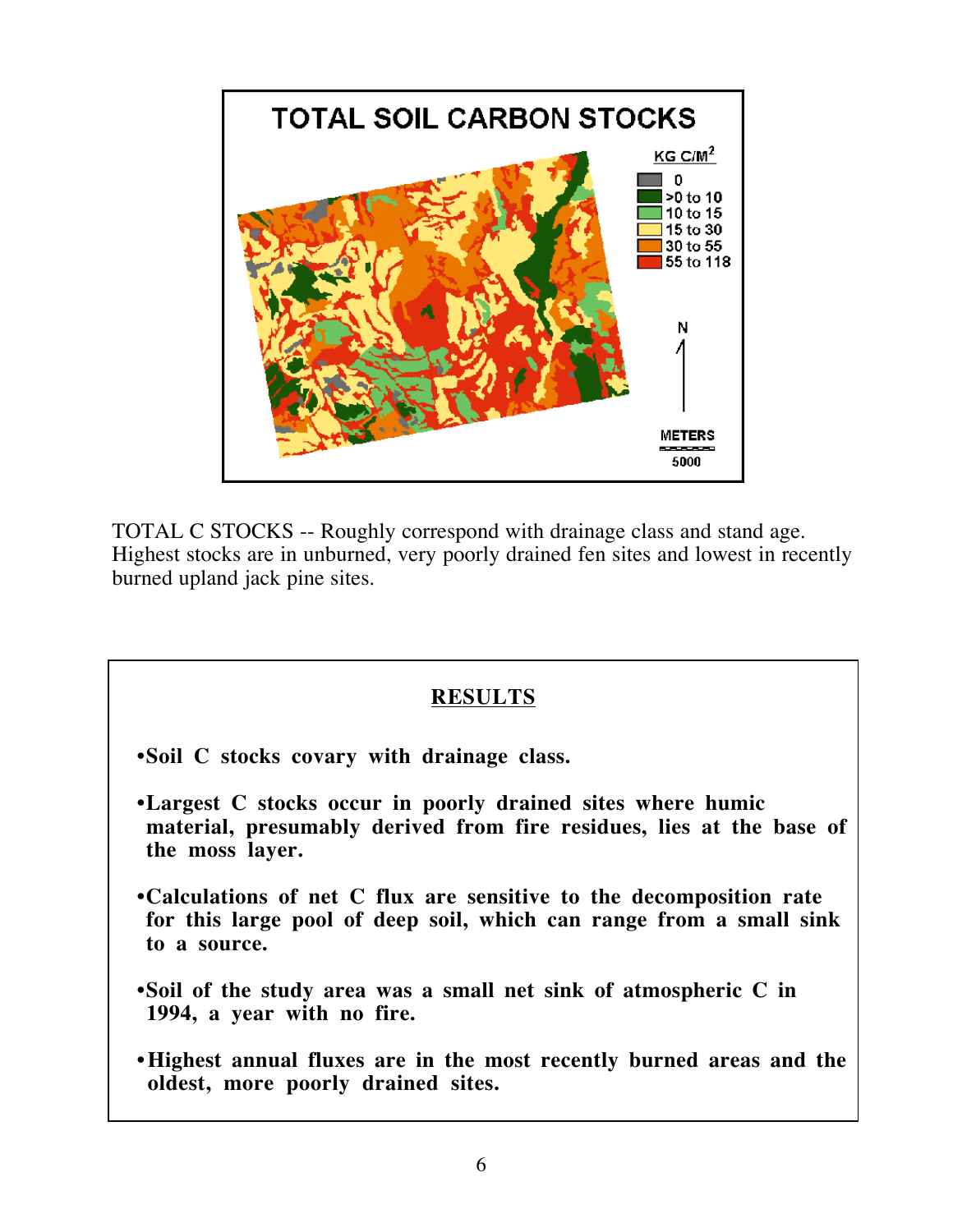#### **PERCENT OF TOTAL STUDY AREA BY FOREST STAND AGE AND DRAINAGE CLASS/VEGETATION TYPE**

|                                   | Time Since Fire, years  |                |           |                  |                         |              |
|-----------------------------------|-------------------------|----------------|-----------|------------------|-------------------------|--------------|
| Drainage Class/Vegetation Type    | 13                      | $30 - 43$      | $45 - 65$ | $65 - 90$        | > 90                    | <b>Total</b> |
| Well                              |                         |                |           |                  |                         |              |
| Jack pine                         | $\bf{0}$                | 5              | $\leq 1$  | $\boldsymbol{0}$ | $\mathbf{1}$            | 6%           |
| Moderately well                   |                         |                |           |                  |                         |              |
| <b>Black spruce/Feather moss</b>  | 5                       | $\overline{2}$ | 10        | $\overline{2}$   | $\overline{2}$          | 21%          |
| Imperfect                         |                         |                |           |                  |                         |              |
| <b>Black</b> spruce/Mixed mosses  | $\mathbf{3}$            | $\mathbf{1}$   | 6         | $\mathbf{1}$     | $\mathbf{1}$            | $12\%$       |
| Poor                              |                         |                |           |                  |                         |              |
| <b>Black spruce/Sphagnum moss</b> | $\overline{\mathbf{4}}$ | $\overline{2}$ | 9         | $\overline{2}$   | 3                       | $20\%$       |
| Palsa                             | 6                       | $\leq 1$       | 3         | $\mathbf{1}$     | $\overline{\mathbf{4}}$ | 14%          |
| Very poor                         |                         |                |           |                  |                         |              |
| Fen                               |                         |                |           |                  |                         | 18%          |
| Collapse scar bog                 |                         |                |           |                  |                         | $1\%$        |
| <b>Other</b>                      |                         |                |           |                  |                         |              |
| Rock, water, lake                 |                         |                |           |                  |                         | 8%           |
| <b>Total</b>                      | 18                      | 10             | 28        | 6                | 11                      | 100%         |

This table shows the distribution by vegetation type/drainage class and age range of the entire study area. The numbers are percents of the total area.

The study area is a mosaic of drainage classes and forest stand ages. The totals show that no one class occupies more than about 1/3 of the total area, and that black spruce is the dominant forest cover.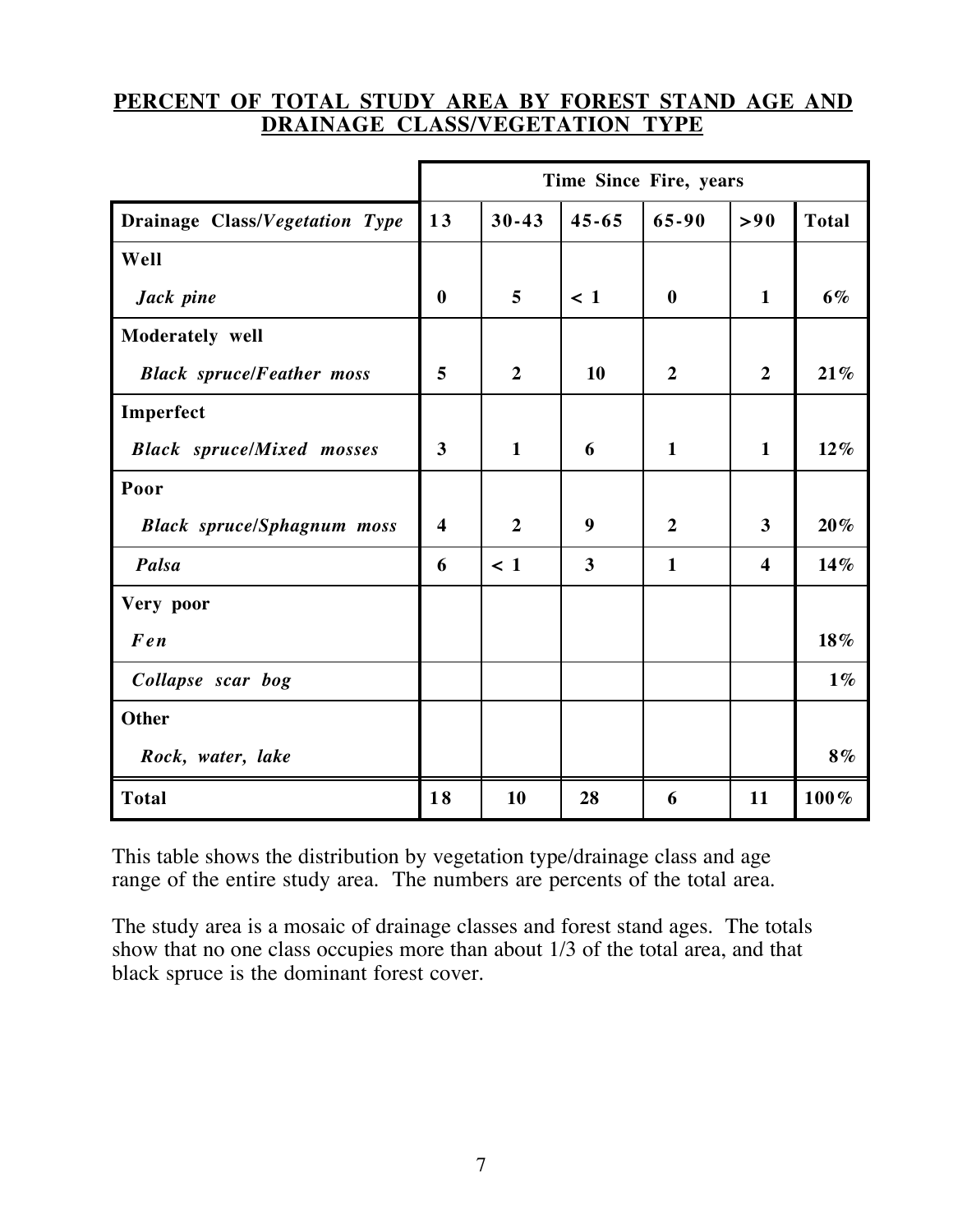

SURFACE SOIL C FLUX -- Net annual uptake of C by the soil (positive values). Time since fire is the important factor, with fluxes highest in the 1981 burn (13 year old stand) and progressively decreasing in older stands.



DEEP SOIL C FLUX -- Net annual release of C into the atmosphere (negative values). Roughly corresponds to drainage with moderately well and imperfectly drained sites losing the greatest amounts of C. Deep layers of the very poorly drained fen sites (not shown) are the exception, gaining C annually.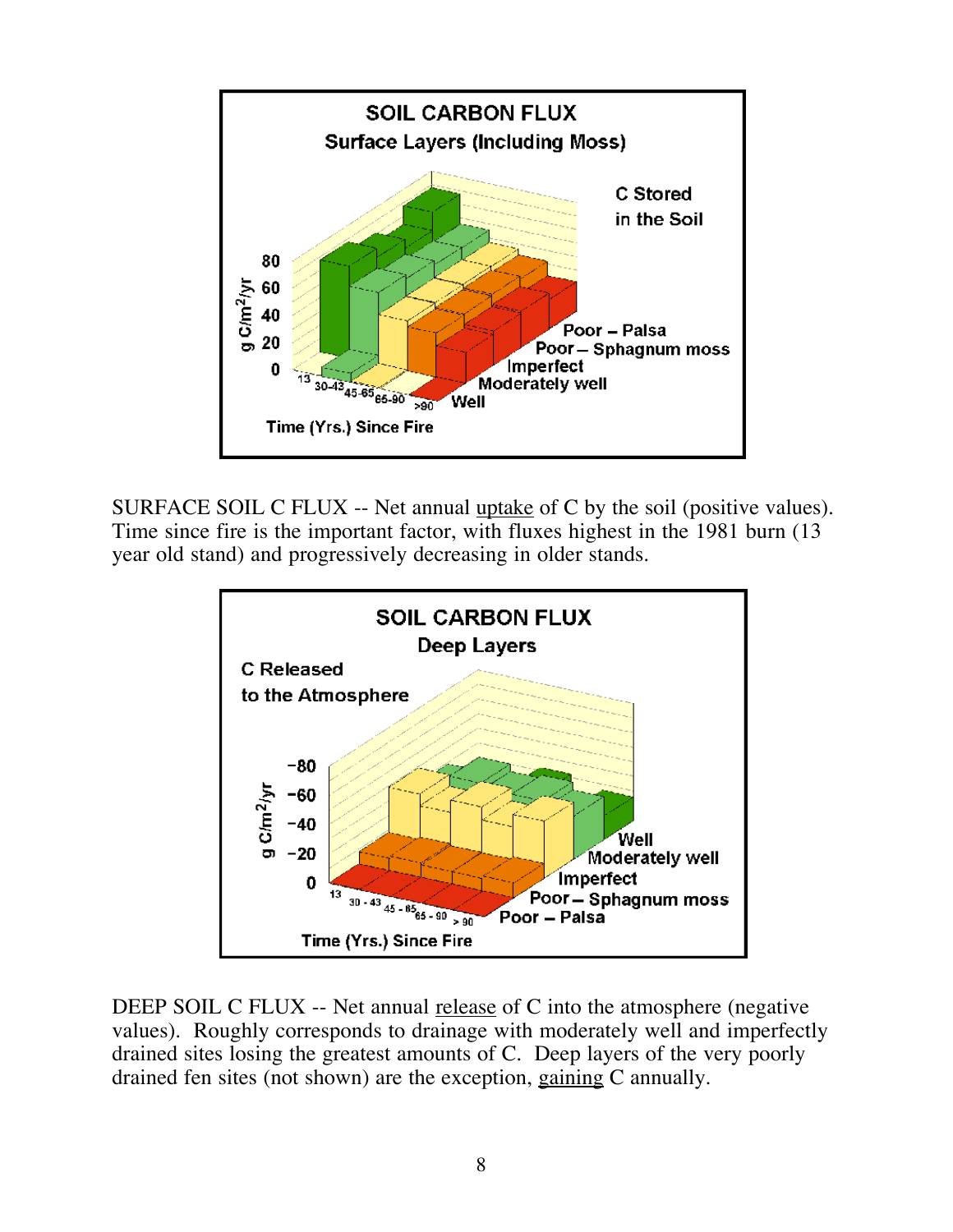

TOTAL SOIL C FLUX (surface C flux + deep C flux) -- The more poorly drained sites (orange) and the stands within the 1981 burn (red) are accumulating the greatest amount of C annually. Jack pine stands on well-drained sandy soils are showing losses to the atmosphere. Net annual flux for the entire study area is a slight gain.



TOTAL ANNUAL C FLUX -- The more poorly drained sites contribute most to the total estimate for the entire study area.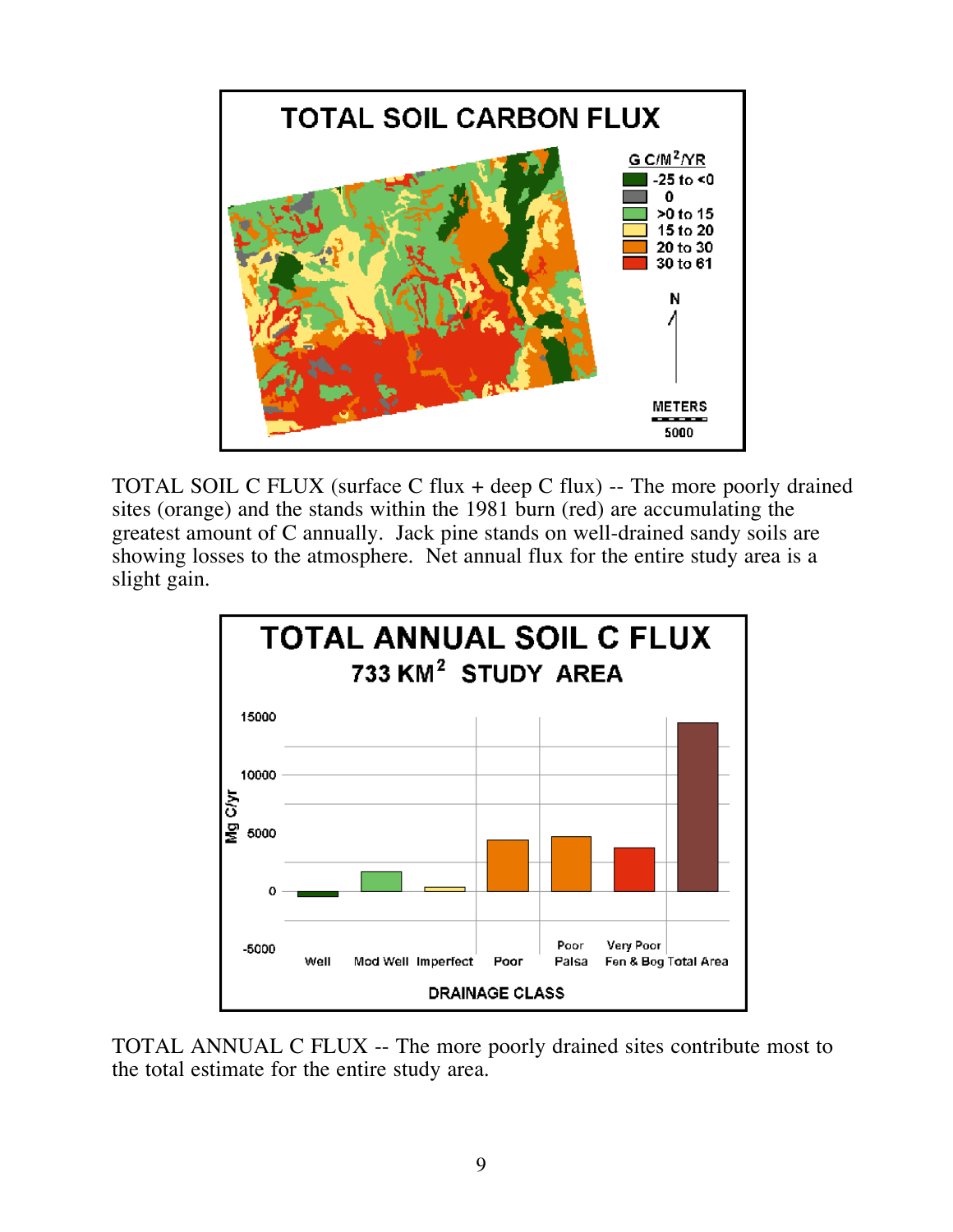# **SENSITIVITY ANALYSES**

We tested the sensitivity of the modeled C dynamics to two separate broad scenarios to account for the range of uncertainty of our C flux estimates and to simulate effects of changes in the fire cycle:

- *by modifying the fire cycle over 120 years.*
- *by varying decomposition rates of the deep soil based on findings of Trumbore and Harden's (1997) radiocarbon studies.*

#### **SENSITIVITY ANALYSIS -- CHANGES IN FIRE CYCLE**

To simulate conditions uniformly over the whole region, we estimated changes in annual soil C flux if the entire study area (except fens and collapse scar bogs) had burned 13, 30, 60, and 120 years ago.



Total C flux for the surface layers is highest shortly after fire, then decreases over time. Total flux for the entire profile 120 years after fire is nearly zero, with annual uptake by the surface layers nearly offset by release of C to the atmosphere by the deep layers.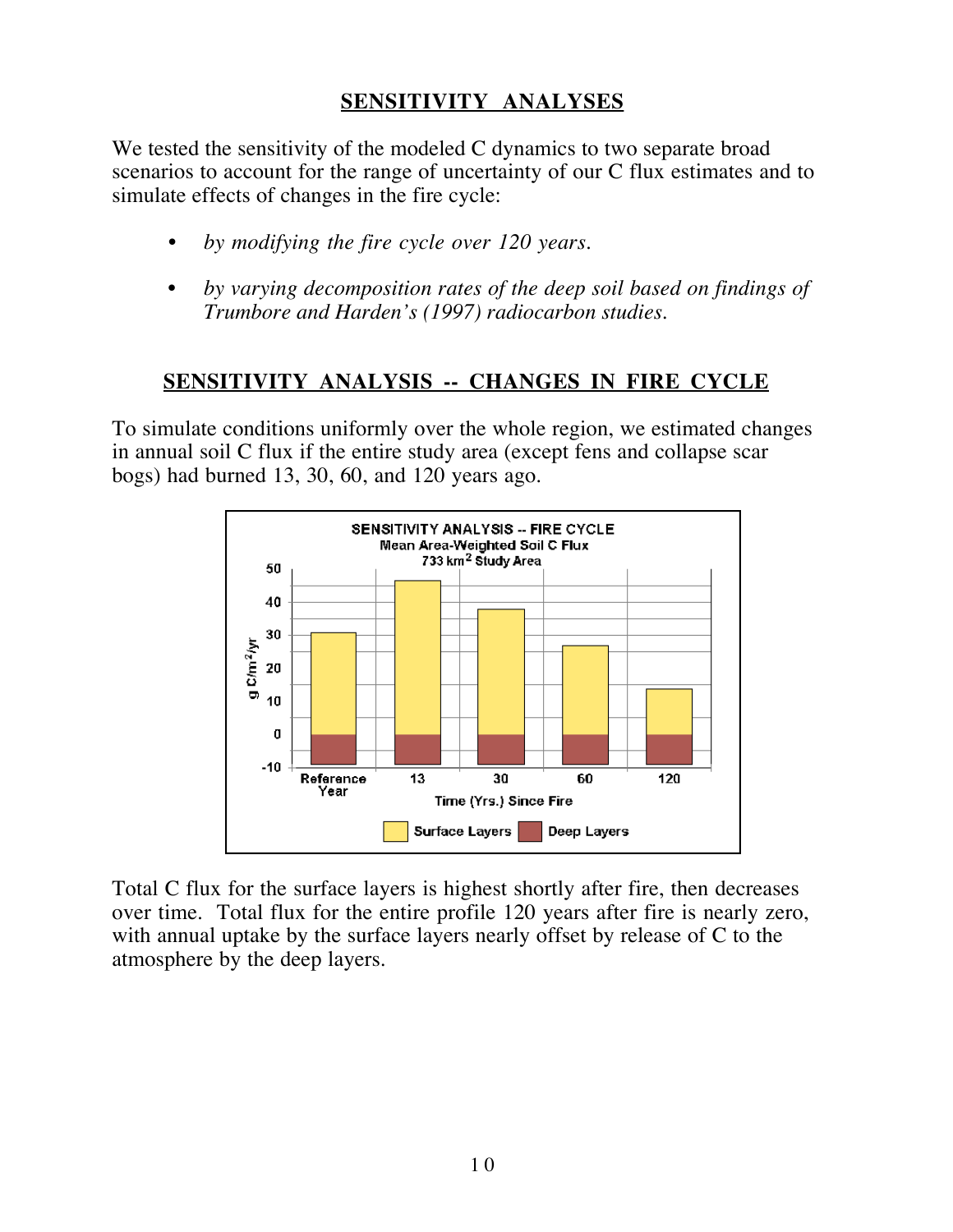## SENSITIVITY ANALYSIS -- DEEP SOIL DECOMPOSITION

Decomposition of deep soil C is a source of  $CO<sub>2</sub>$  to the atmosphere. The magnitude of the deep soil C source depends on the assumed decomposition (*k*) constants. As shown in the table below, rate of decomposition differs by drainage class, with fastest rates in well-drained sites and slowest in the poorly and very poorly drained sites.

|                                   | Scenario Decomposition Constants, yr <sup>-1</sup> |        |        |  |  |
|-----------------------------------|----------------------------------------------------|--------|--------|--|--|
| Drainage/Vegetation Class         | Reference                                          | Low    | High   |  |  |
| Well-drained sand                 | 0.01                                               | 0.007  | 0.012  |  |  |
| Jack pine                         |                                                    |        |        |  |  |
| Moderately well-drained clay      | 0.003                                              | 0.0006 | 0.006  |  |  |
| <b>Black spruce/Feather moss</b>  |                                                    |        |        |  |  |
| Imperfectly drained clay          | 0.002                                              | 0.0006 | 0.003  |  |  |
| <b>Black spruce/Mixed mosses</b>  |                                                    |        |        |  |  |
| Poorly drained                    | 0.0007                                             | 0.0005 | 0.0009 |  |  |
| <b>Black spruce/Sphagnum moss</b> |                                                    |        |        |  |  |
| Very poorly drained               | 0.0004                                             | 0.0002 | 0.0005 |  |  |
| Fen and collapse scar bog         |                                                    |        |        |  |  |

From: Trumbore and Harden, 1997.

The second test compared results of changes in decomposition in the deep layers using the "reference case" of values with the low and high *k* values that Trumbore and Harden (1997) report to be consistent with their field radiocarbon data. These low and high *k* values are really the ranges of uncertainty. Using faster decomposition rates for the deep soil organic layers, individual soil series may become C sources rather than C sinks as losses of deep soil C more than offset C gains in the surface moss layers.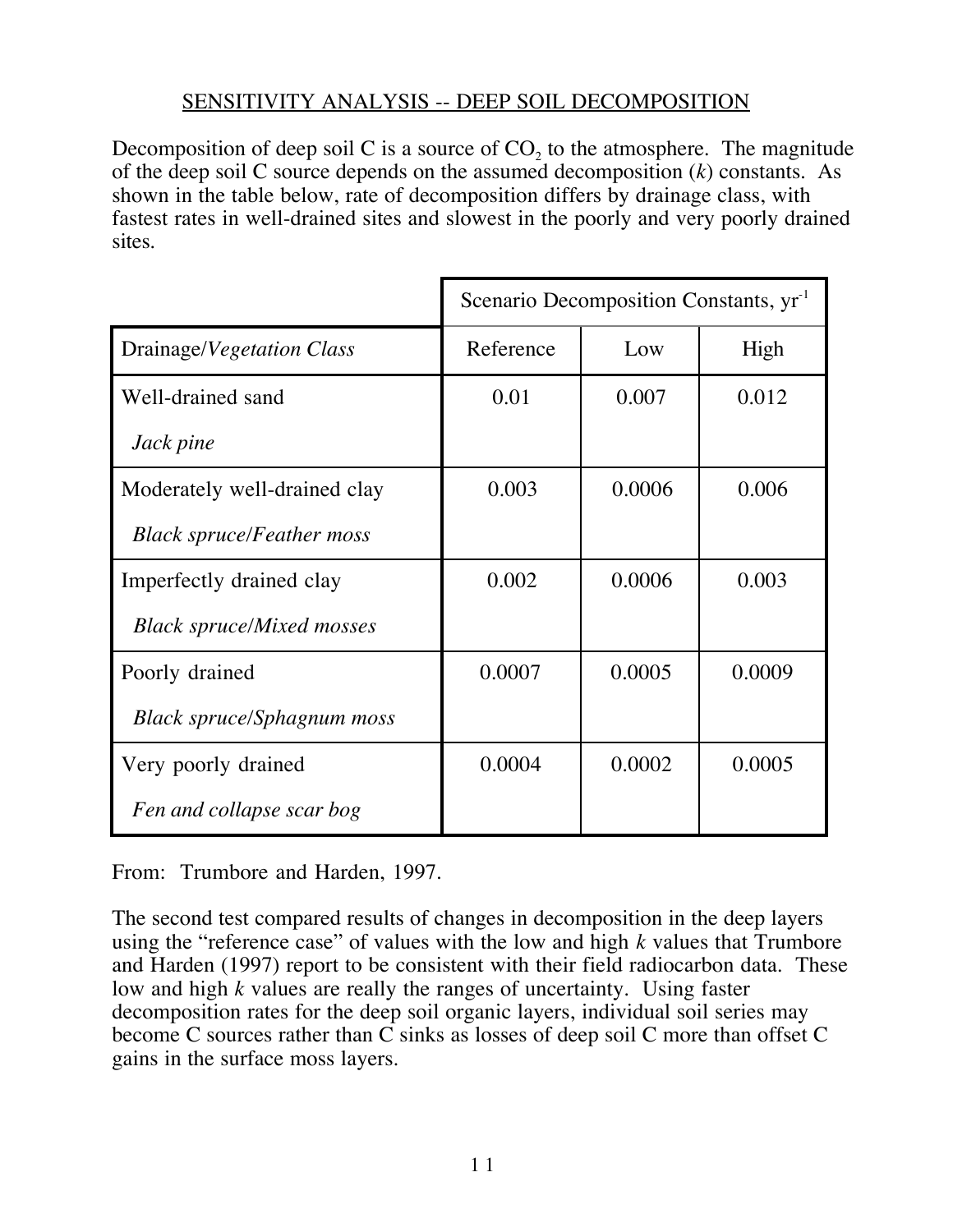

The deep soil can range from a small sink to a source that is large enough to almost completely counter the surface layer sink. Our results highlight the potential importance of deep soil C in the net budget of the system and our relatively poor state of knowledge about it.

#### **MAIN MESSAGE**

**Deep soils are important and uncertainty is limiting our understanding of the ability of boreal ecosystems to act as present sources or sinks of carbon. The biggest uncertainty is the assumption that the deep soils are experiencing net C losses between fire events.**